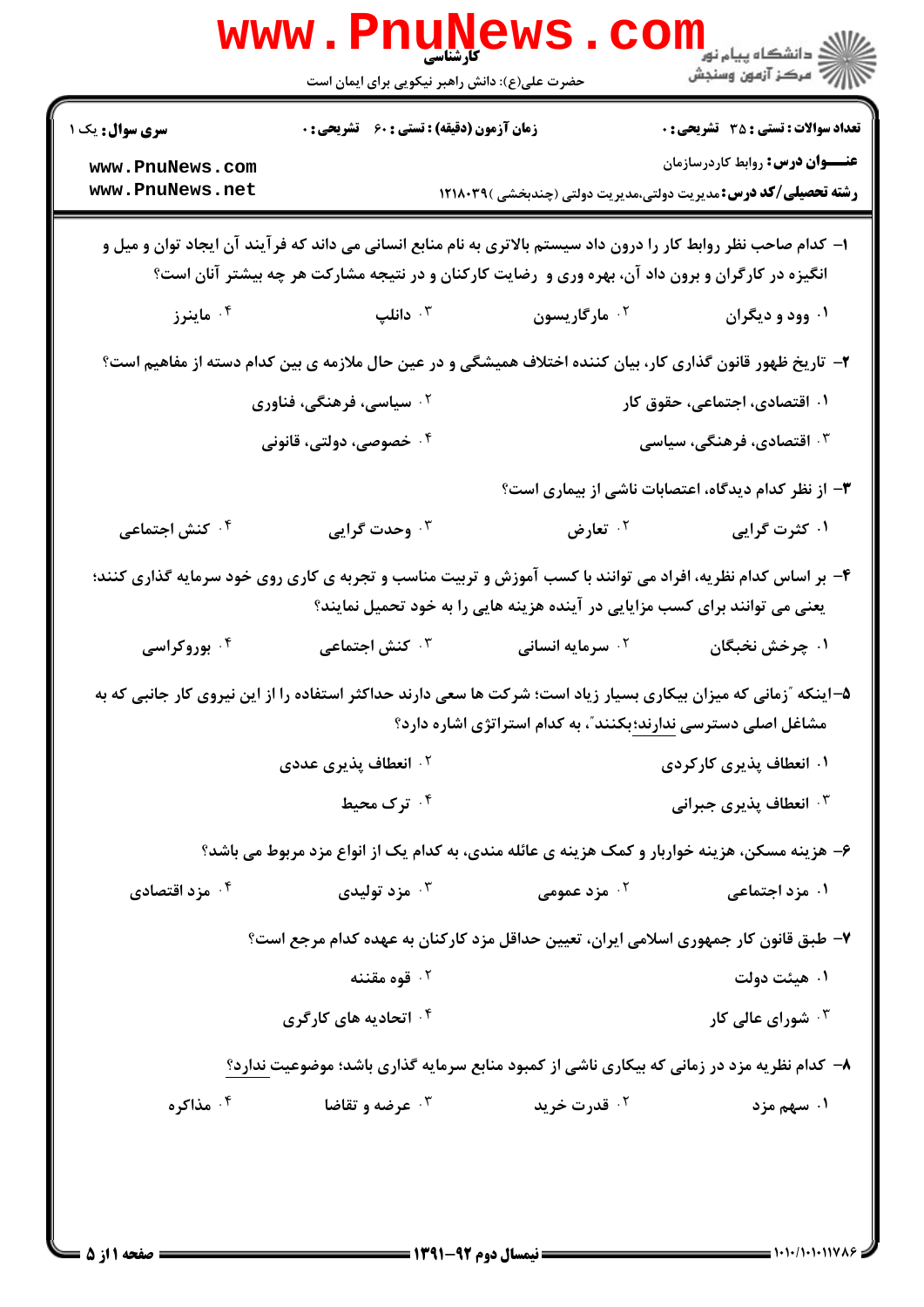|                                                                                                                                          | WWW.Pnuw<br>حضرت علی(ع): دانش راهبر نیکویی برای ایمان است                                                      |                                                                                                       | ڪ دانشڪاه پيا <sub>م</sub> نور<br><mark>ر</mark> 7 مرڪز آزمون وسنڊش                                              |
|------------------------------------------------------------------------------------------------------------------------------------------|----------------------------------------------------------------------------------------------------------------|-------------------------------------------------------------------------------------------------------|------------------------------------------------------------------------------------------------------------------|
| <b>سری سوال :</b> ۱ یک                                                                                                                   | <b>زمان آزمون (دقیقه) : تستی : 60 ٪ تشریحی : 0</b>                                                             |                                                                                                       | <b>تعداد سوالات : تستی : 35 تشریحی : 0</b>                                                                       |
| www.PnuNews.com<br>www.PnuNews.net                                                                                                       |                                                                                                                |                                                                                                       | <b>عنـــوان درس:</b> روابط کاردرسازمان<br><b>رشته تحصیلی/کد درس:</b> مدیریت دولتی،مدیریت دولتی (چندبخشی )۱۲۱۸۰۳۹ |
|                                                                                                                                          | ۹- اتحادیه رانندگان، مثالی از کدام نوع از سازمان های کارگری می باشد؟                                           |                                                                                                       |                                                                                                                  |
|                                                                                                                                          | ۰ <sup>۲</sup> سازمان های عمومی                                                                                |                                                                                                       | ۰۱ سازمان های صنعتی                                                                                              |
|                                                                                                                                          | ۰ <sup>۴</sup> سازمان های مشور <i>ت</i> ی                                                                      |                                                                                                       | شازمان های حرفه ای $\cdot$ ۲                                                                                     |
|                                                                                                                                          |                                                                                                                |                                                                                                       | ۱۰– کدام کشور به عنوان مهد مبارزات کارگری لقب یافته است؟                                                         |
| ۰۴ انگلستان                                                                                                                              | ۰ <sup>۳</sup> آمریکا                                                                                          | ۰۲ فرانسه                                                                                             | ۰۱ ژاپن                                                                                                          |
|                                                                                                                                          |                                                                                                                |                                                                                                       | 11- طبق قوانین ایران،کارگران کدام تشکل ها را می توانند ایجاد نمایند؟                                             |
|                                                                                                                                          |                                                                                                                |                                                                                                       | ۰۱ انجمن اسلامی، شورای اسلامی کار، مجلس کارگری                                                                   |
|                                                                                                                                          |                                                                                                                |                                                                                                       | <sup>۲ .</sup> کنفدراسیون صنعت ایران، سندیکا، مجلس کارگری                                                        |
|                                                                                                                                          |                                                                                                                |                                                                                                       | <b>۰۳ شورای اسلامی کار ،انجمن اسلامی، انجمن صنفی</b>                                                             |
|                                                                                                                                          |                                                                                                                |                                                                                                       | ۰۴ سازمان کارگری، شورای اسلامی کار، مجلس کارگری                                                                  |
| ۱۲– کدام سبک مدیریت در قبال اتحادیه ها، بر تبعیت روش از شرایط اقتضایی خاص و موقعیت مورد عمل در روابط کار تاکید<br>دارد؟                  |                                                                                                                |                                                                                                       |                                                                                                                  |
| ۰۴ روشنفکر متجدد                                                                                                                         | ۰ <sup>۳</sup> سنت گرا                                                                                         | دلسوزی پدرانه $\cdot$ ۲                                                                               | ۰۱ استاندارد مدرن                                                                                                |
|                                                                                                                                          | ۱۳- حد نصاب لازم برای تشکیل انجمن صنفی کارفرمایی چند شخصیت حقیقی و حقوقی می باشد؟                              |                                                                                                       |                                                                                                                  |
| ۰۴ ۱۵ نفر                                                                                                                                |                                                                                                                | ۲ <b>۱۰۰</b> نفر می است ۲۰۰۳ نفر می است تا ۷۰ نفر می است تا ۲۰۰۳ نفر می است تا ۲۰۰۳ نفر می است تا ۲۰۰ | ۰۱ ۱۰نفر                                                                                                         |
| ۱۴– کدام یک از مصوبات سازمان بین المللی کار، معمولاً تعیین کننده حداقل هایی نظیر حداقل شرایط کار، حداقل مدت کار و<br>نظایر آنها می باشد؟ |                                                                                                                |                                                                                                       |                                                                                                                  |
| ۰۴ مقاوله نامه                                                                                                                           | تبصره $\cdot$ "                                                                                                | ۰ <sup>۲</sup> آئین نامه                                                                              | ۰۱ توصیه نامه                                                                                                    |
|                                                                                                                                          |                                                                                                                |                                                                                                       | ۱۵– سازمان بین المللی کار بیشتر تحت نفوذ کدام مورد قرار دارد؟                                                    |
| ۰۴ کارگران                                                                                                                               | اتحادیه های صنفی $\cdot$                                                                                       | ۰ <sup>۲</sup> کارفرمایان                                                                             | ۰۱ دولت ها                                                                                                       |
|                                                                                                                                          | ۱۶– کدام گزینه مربوط به راهنمایی های عملی برای بهبود مستمر روابط کار و صنعت، بین کارفرمایان و کارکنان می باشد؟ |                                                                                                       |                                                                                                                  |
| ۰۴ پژوهش                                                                                                                                 | ۰ <sup>۳</sup> آئین نامه عملکرد                                                                                | ۰ <sup>۲</sup> مصالحه                                                                                 | ۰۱ داوری                                                                                                         |
|                                                                                                                                          |                                                                                                                |                                                                                                       |                                                                                                                  |
|                                                                                                                                          |                                                                                                                |                                                                                                       |                                                                                                                  |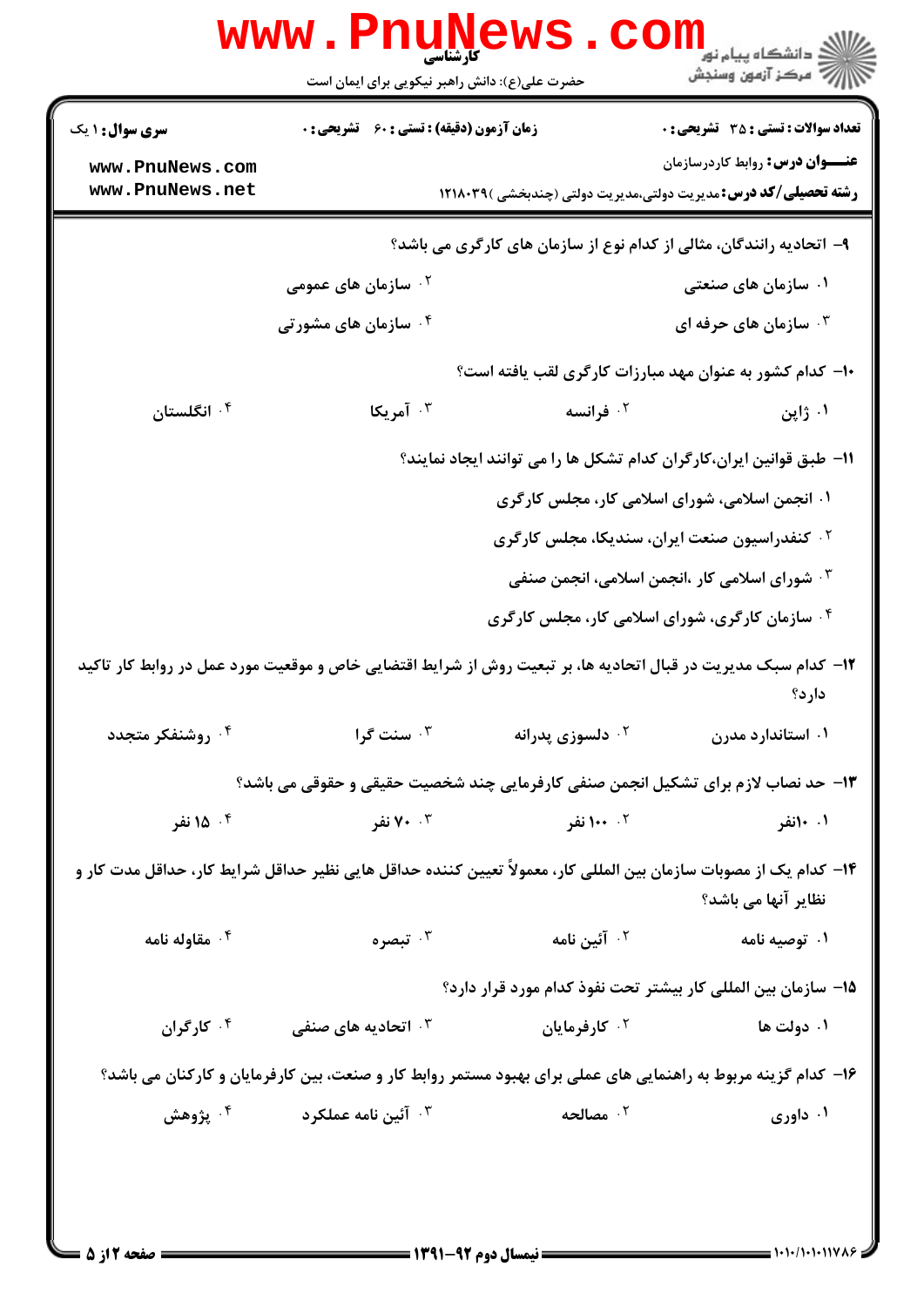|                                                                                              | WWW.PILUN<br>کارشناسی<br>حضرت علی(ع): دانش راهبر نیکویی برای ایمان است                         |  | ڪ دانشڪاه پيا <sub>م</sub> نور<br><mark>ر</mark> 7 مرڪز آزمون وسنڊش                                                                                                                                           |
|----------------------------------------------------------------------------------------------|------------------------------------------------------------------------------------------------|--|---------------------------------------------------------------------------------------------------------------------------------------------------------------------------------------------------------------|
| <b>سری سوال :</b> ۱ یک<br>www.PnuNews.com<br>www.PnuNews.net                                 | زمان آزمون (دقیقه) : تستی : 60 ٪ تشریحی : 0                                                    |  | <b>تعداد سوالات : تستی : 35 تشریحی : 0</b><br><b>عنـــوان درس:</b> روابط کاردرسازمان<br><b>رشته تحصیلی/کد درس:</b> مدیریت دولتی،مدیریت دولتی (چندبخشی )۱۲۱۸۰۳۹                                                |
|                                                                                              |                                                                                                |  | ۱۷– در ایران اگر کارگران موجب مشاجره دسته جمعی شده باشند که این مشاجره سرچشمه کاری نداشته باشد،کدام مرجع<br>می تواند دخالت نماید؟                                                                             |
|                                                                                              | <sup>۲ .</sup> سازمان تامین اجتماعی                                                            |  | ۰۱ وزارت کار                                                                                                                                                                                                  |
|                                                                                              | ۰۴ پلیس                                                                                        |  | شندیکای کارفرمایان $\cdot$ "                                                                                                                                                                                  |
|                                                                                              |                                                                                                |  | ۱۸– طبق قانون کار ایران اختلافی که روابط بین کارگر و کارفرما را در کارگاه مختل ساخته و احتمالاً منجر به تعطیلی کارگاه از<br>طریق کارفرما و یا اعتصاب از طریق کارگران شود، به کدام نوع از اختلافات اشاره دارد؟ |
|                                                                                              | ۰۲ اختلاف کارگری                                                                               |  | ۰۱ اختلاف صنفی                                                                                                                                                                                                |
|                                                                                              | ۰ <sup>۴</sup> اختلاف دسته جمعی                                                                |  | ۰۳ اختلاف کارفرمایی                                                                                                                                                                                           |
|                                                                                              |                                                                                                |  | ۱۹– کدام گزینه، از نمایندگان دولت در هیئت حل اختلاف می باشند؟                                                                                                                                                 |
|                                                                                              | ۰ <sup>۲</sup> رئیس دادگستری شهرستان                                                           |  | ۰۱ نماینده مردم شهرستان در مجلس شورای اسلامی                                                                                                                                                                  |
|                                                                                              | ۰۴ استاندار                                                                                    |  | ۰ <sup>۳</sup> رئیس شورای شهر مرکز شهرستان                                                                                                                                                                    |
|                                                                                              |                                                                                                |  | +٢- گزینه درست را در مورد هیئت حل اختلاف انتخاب نمائید؟                                                                                                                                                       |
|                                                                                              |                                                                                                |  | ٠١ جلسات هيئت حل اختلاف با حضور حداقل ۵ نفر رسميت مي يابد.                                                                                                                                                    |
|                                                                                              | <sup>۲ .</sup> غیبت غیر موجه نمایندگان دولت در جلسات هیئت حل اختلاف، تقصیر اداری محسوب می شود. |  |                                                                                                                                                                                                               |
| <b>۰۳ آرای صادره از سوی هیئت حل اختلاف توسط نماینده وزیر کار به مورد اجرا گذاشته می شود.</b> |                                                                                                |  |                                                                                                                                                                                                               |
|                                                                                              |                                                                                                |  | ۰ <sup>۴</sup> تصمیمات هیئت حل اختلاف با اکثریت ۴ رای معتبر خواهد بود.                                                                                                                                        |
|                                                                                              |                                                                                                |  | <b>۲۱</b> - کدام گزینه از ویژگی های مذاکرات جمعی می باشد؟                                                                                                                                                     |
|                                                                                              | ۰ <sup>۲</sup> یک فر آیند شبه فردی است.                                                        |  | ۰۱ یک فرآیند اجباری است.                                                                                                                                                                                      |
|                                                                                              | ۰۴ یک فرآیند تعیین شغل است.                                                                    |  | ۰۳ یک سیستم قضاوت است.                                                                                                                                                                                        |
|                                                                                              |                                                                                                |  | ۲۲– کدام گزینه از مزایای عقد پیمان در سطح کارگاه می باشد؟                                                                                                                                                     |
|                                                                                              |                                                                                                |  | ۰۱ اختلاف بین موسسات بزرگ را می کاهد.                                                                                                                                                                         |
|                                                                                              |                                                                                                |  | <sup>۲</sup> ۰ اختلاف بین موسسات کوچک را می کاهد.                                                                                                                                                             |
|                                                                                              |                                                                                                |  | ۰۳ مشارکت کارکنان در فرآیند تصمیم گیری را افزایش می دهد.                                                                                                                                                      |
|                                                                                              |                                                                                                |  | ۰۴ باعث افزایش میزان نظارت مدیران بر کارکنان می شود.                                                                                                                                                          |
|                                                                                              |                                                                                                |  |                                                                                                                                                                                                               |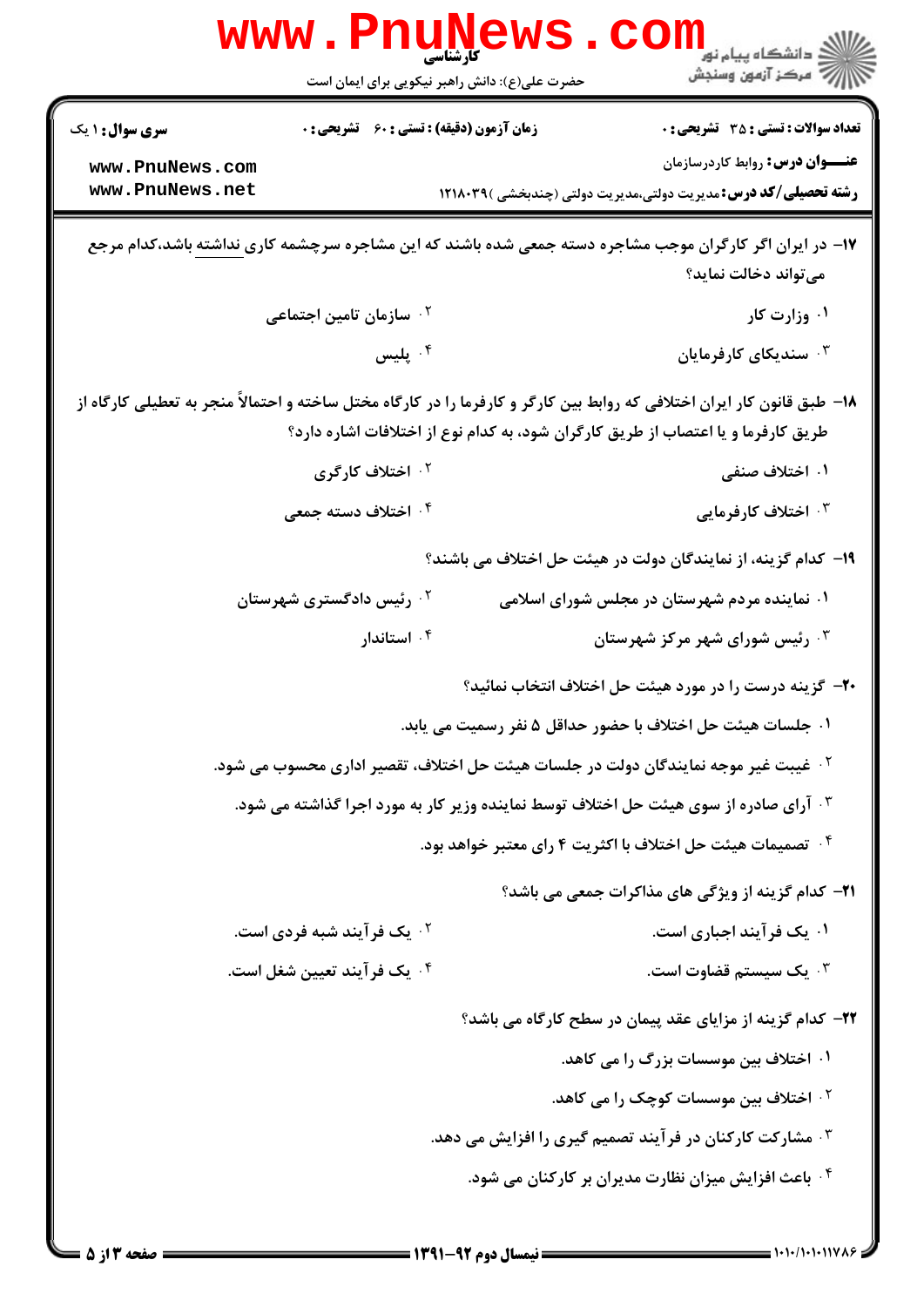|                                                                                                                    | <b>WWW.PILLINE</b><br>حضرت علی(ع): دانش راهبر نیکویی برای ایمان است                                                         |                                                                        | ڪ دانشڪاه پيا <sub>م</sub> نور<br><mark>∕</mark> 7 مرڪز آزمون وسنڊش                  |  |
|--------------------------------------------------------------------------------------------------------------------|-----------------------------------------------------------------------------------------------------------------------------|------------------------------------------------------------------------|--------------------------------------------------------------------------------------|--|
| <b>سری سوال : ۱ یک</b><br>www.PnuNews.com<br>www.PnuNews.net                                                       | زمان آزمون (دقیقه) : تستی : 60 ٪ تشریحی : 0                                                                                 | <b>رشته تحصیلی/کد درس:</b> مدیریت دولتی،مدیریت دولتی (چندبخشی )۱۲۱۸۰۳۹ | <b>تعداد سوالات : تستی : 35 تشریحی : 0</b><br><b>عنـــوان درس:</b> روابط کاردرسازمان |  |
|                                                                                                                    | ۲۳- شرکت داوطلبانه کارگر در جبهه، مشمول کدام یک از حالات قرارداد کار از نظر قانون کار جمهوری اسلامی ایران می باشد؟          |                                                                        |                                                                                      |  |
| ا تابعیت $\cdot$ ۴                                                                                                 | انحلال $\cdot$                                                                                                              | $\cdot$ بطلان                                                          | ۰۱ تعلیق                                                                             |  |
|                                                                                                                    |                                                                                                                             |                                                                        | ٢۴– معادل انگلیسی واژه اعتصاب کدام است؟                                              |  |
| Stock . ۴                                                                                                          | Spin-Off .*                                                                                                                 | Strike .Y                                                              | Stroke .1                                                                            |  |
| ۲۵- بستن بازوبندهای سیاه رنگ به بازوان و یا کار کردن بدون وقفه، به کدام یک از گونه های اعتصاب اشاره دارد؟          |                                                                                                                             |                                                                        |                                                                                      |  |
|                                                                                                                    | ۰ <sup>۲</sup> اعتصاب شکل جدید                                                                                              |                                                                        | ۰۱ اعتصاب چشم و هم چشمی                                                              |  |
|                                                                                                                    | ۰۴ اعتصاب عمومی                                                                                                             |                                                                        | اعتصاب مبتنی بر همدردی $\cdot$                                                       |  |
|                                                                                                                    | ۲۶- کدام گزینه در خصوص برخورد با اعتصاب توصیه می شود؟                                                                       |                                                                        |                                                                                      |  |
|                                                                                                                    | <sup>۲ .</sup> پیشگیری از اعتصاب                                                                                            |                                                                        | ۰۱ تصمیم گیری فردی                                                                   |  |
|                                                                                                                    | ۰۴ ایجاد اختلاف بین اعتصابیون                                                                                               |                                                                        | ۰ <sup>۳</sup> برنامه ریزی نیروی انسانی                                              |  |
|                                                                                                                    | ۲۷- ویژگی هایی نظیر اعتیاد به الکل، مواد مخدر، بی تجربگی و مهارت های اندک حسی حرکتی افراد، با کدام یک از نظریه              |                                                                        | های مرتبط با حادثه ارتباط می یابد؟                                                   |  |
|                                                                                                                    | ۰ <sup>۲</sup> نظریه حادثه پذیری                                                                                            |                                                                        | ۰۱ نظریه مسامحه                                                                      |  |
|                                                                                                                    | ۰۴ نظریه خرید به مسئولیت مشتری                                                                                              |                                                                        | نظریه بدهی تولید $\cdot^{\mathtt{w}}$                                                |  |
|                                                                                                                    | ۲۸- ضریب حادثه در کارخانه و یا کارگاه چه میزان باید باشد تا بتوان آن را از نظر رعایت اصول ایمنی و حفاظتی خیلی خوب           |                                                                        | ارزیابی نمود؟                                                                        |  |
| ۰۴ کمتر از پنج                                                                                                     | مفر تا ده $\cdot$ ۳                                                                                                         | <sup>7.</sup> یک و نیم تا دو                                           | ۰۱ صفر تا یک و نیم                                                                   |  |
|                                                                                                                    |                                                                                                                             | ۲۹- گزینه درست را در مورد تئوری های نابرابری شغل انتخاب نمایید؟        |                                                                                      |  |
|                                                                                                                    | ۰۱ تاکید نئوکلاسیک ها در مورد نابرابری شغلی قبل از هر چیز بر تفاوت های جنسی در عواملی که قابلیت تولید نیروی                 | انسانی را تحت تاثیر قرار می دهند؛ می باشد.                             |                                                                                      |  |
|                                                                                                                    | <sup>۲ .</sup> طرفداران حقوق اجتماعی زنان بر این باورند که موقعیت زن در خانه و خانواده ارتباطی به سیستم جامع اجتماعی ندارد. |                                                                        |                                                                                      |  |
| ۰۳ در تئوری جداسازی بازار کار، توان مکالمه به زبان خارجی یک عامل تفکیک بازار شغلی به حساب می آید.                  |                                                                                                                             |                                                                        |                                                                                      |  |
| <sup>۰۴</sup> در نظریه نئوکلاسیک این گونه مطرح می شود که مزد کمتر زنان ارتباطی به میزان سرمایه انسانی ایشان ندارد. |                                                                                                                             |                                                                        |                                                                                      |  |
|                                                                                                                    |                                                                                                                             |                                                                        |                                                                                      |  |